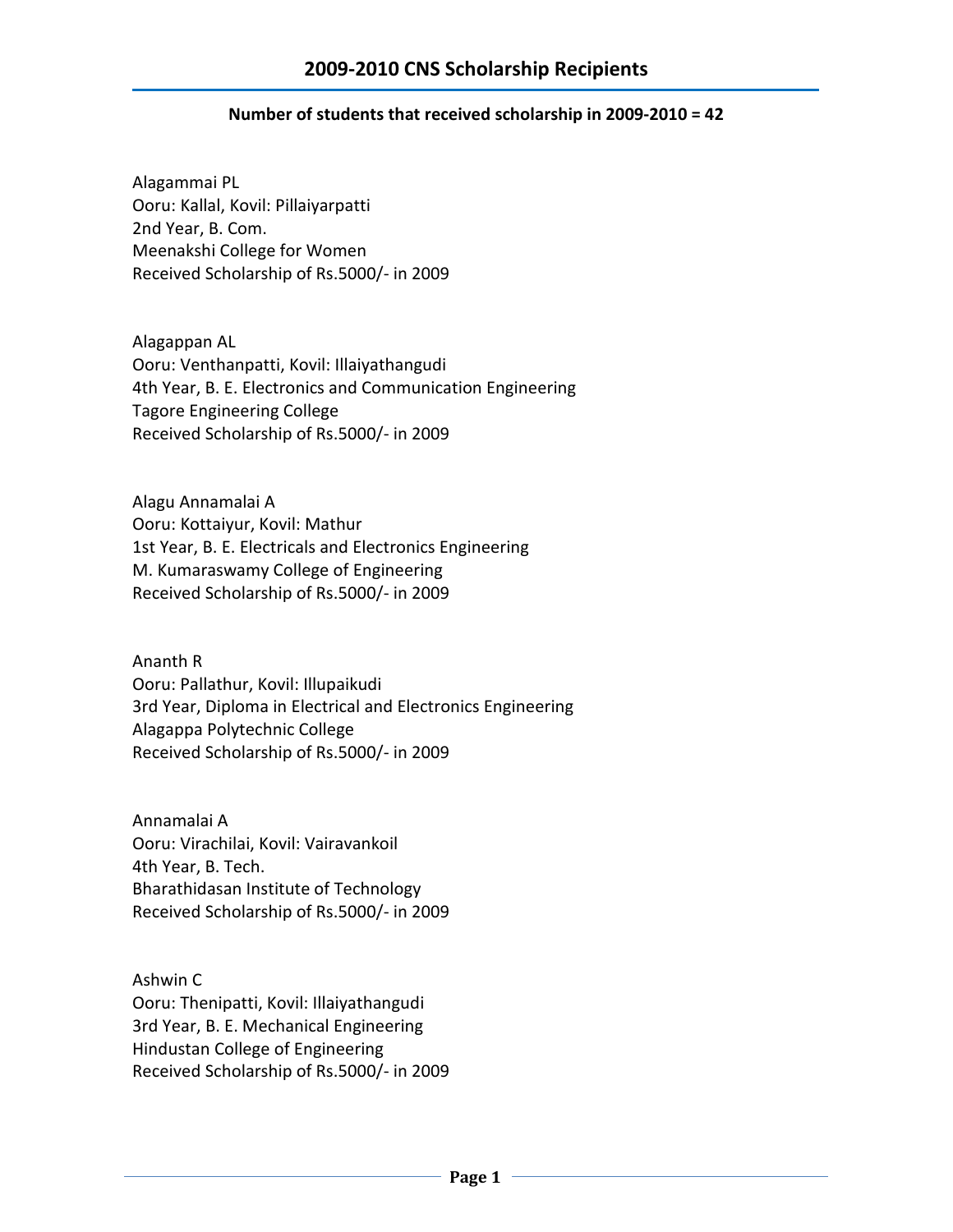Balasubramanian D Ooru: Aravayal, Kovil: Illaiyathangudi 2nd Year, Diploma in Electrical and Electronics Engineering Annamalai Polytechnic College Received Scholarship of Rs.5000/- in 2009

Chithiraiselvan S Ooru: O Siruvayal, Kovil: Illaiyathangudi 2nd Year, B. E. Shanmuganathan Engineering College Received Scholarship of Rs.5000/- in 2009

Chitra S Ooru: Melaisivapuri, Kovil: Pillaiyarpatti 1st Year, B. Com. Cauvery College for Women Received Scholarship of Rs.5000/- in 2009

Chockalingam R Ooru: Sevvur, Kovil: Surakuddi 4th Year, B. E. Electronics and Communication Engineering A.R.J. College of Engineering and Technology Received Scholarship of Rs.5000/- in 2009

Dinesh RM Ooru: Kottaiyur, Kovil: Illaiyathangudi 2nd Year, B. E. National Engieering College Received Scholarship of Rs.5000/- in 2009

Divya V Received Scholarship of Rs.5000/- in 2009

Geetha S Ooru: Pon Pudupatti, Kovil: Vairavankoil 4th Year, B. E. Electronics and Communication Engineering Periyar Maniyammai University Received Scholarship of Rs.5000/- in 2009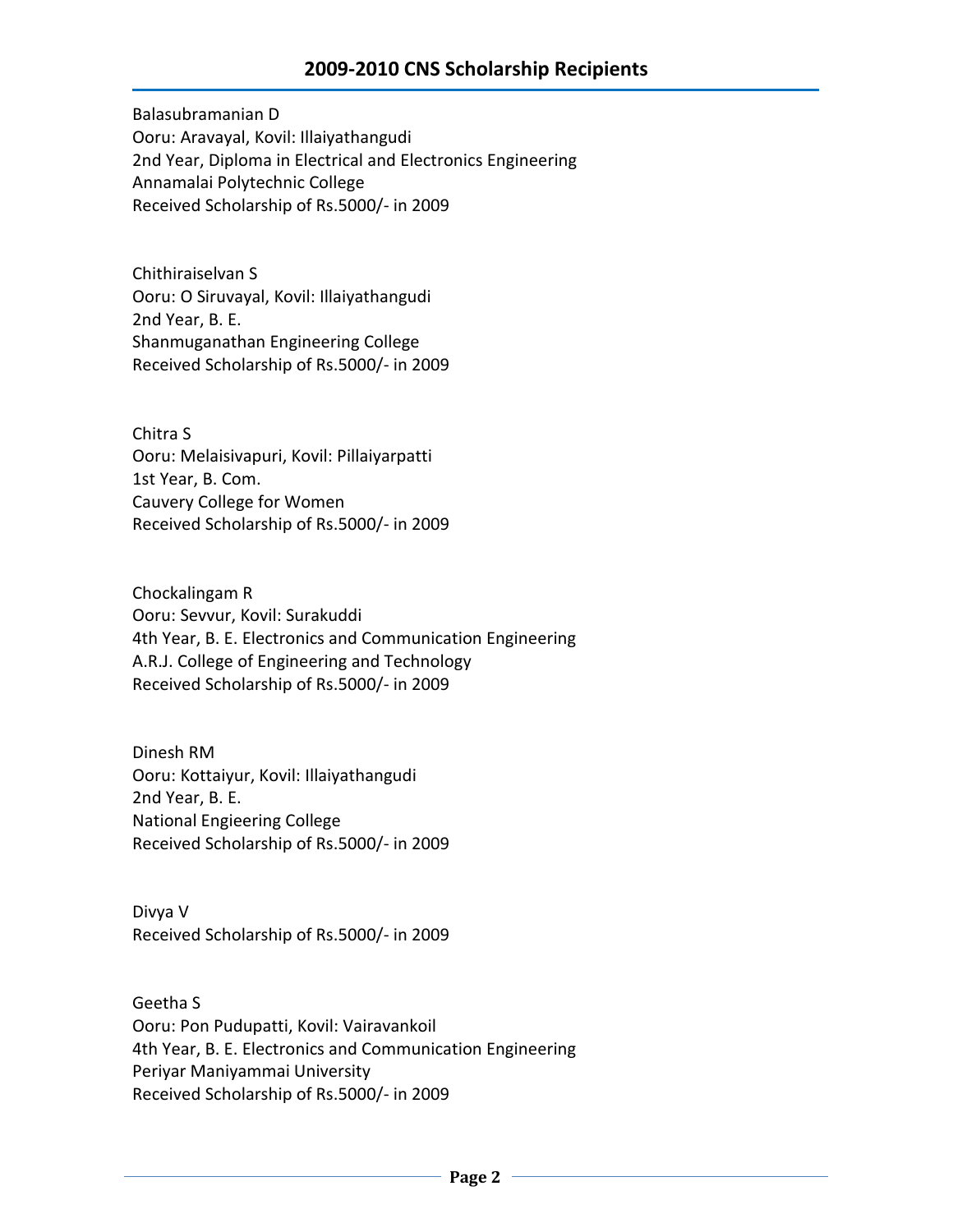Kalyani K Ooru: Solapuram, Kovil: Mathur 2nd Year, B. Sc. K.K.C. Received Scholarship of Rs.5000/- in 2009

Kannan KR Ooru: Aravayal, Kovil: Nemamkoil 4th Year, B. E. Mechanical Engineering K.L.N. College of Engineering Received Scholarship of Rs.5000/- in 2009

Karuppiah Vignesh KR Ooru: Mathiri Mangalam, Kovil: Mathur 3rd Year, Diploma Erode Institute of Chemical Technology Polytechnic College Received Scholarship of Rs.5000/- in 2009

Kasiviswanathan A Ooru: Rangiyam, Kovil: Nemamkoil 4th Year, B. E. P.R. Engineering College Received Scholarship of Rs.5000/- in 2009

Lakshmanan A Received Scholarship of Rs.5000/- in 2009

Manikandan S Ooru: Alavakkottai, Kovil: Mathur 2nd Year, Diploma in Electrical and Electronics Engineering Subramanian Polytechnic Received Scholarship of Rs.5000/- in 2009

Meenakshi MU Ooru: Nachiapuram, Kovil: Pillaiyarpatti 2nd Year, B. Tech. Information Technology Prathyusha Institute of Technology Received Scholarship of Rs.5000/- in 2009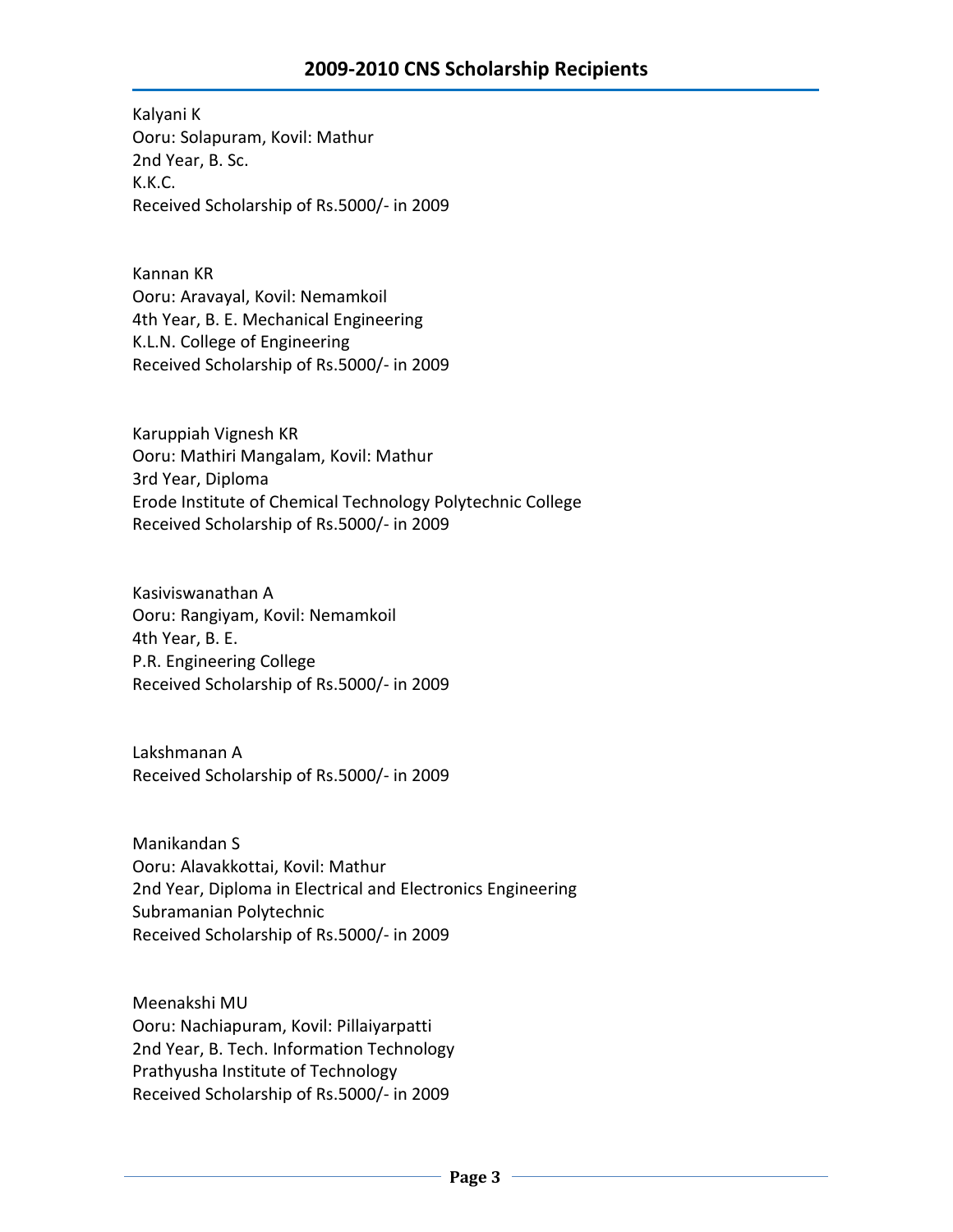Meyyammai A Ooru: Kottaiyur, Kovil: Mathur 3rd Year, B. Sc. C. T. Sasuri College of Engineering Received Scholarship of Rs.5000/- in 2009

Meyyappan PL Ooru: Pallathur, Kovil: Iranikoil 2nd Year, B. E. Electronics and Communication Engineering Shanmuganathan Engineering College Received Scholarship of Rs.5000/- in 2009

Muthiah N Ooru: Kuruvikkondanpatti, Kovil: Iranikoil 4th Year, B. E. Computer Science Saranathan College of Engineering Received Scholarship of Rs.5000/- in 2009

Muthuganesh S Ooru: Karaikudi, Kovil: Iranikoil 3rd Year, B. Tech. Kalasalingam Engineering College Received Scholarship of Rs.5000/- in 2009

Muthuraman N Ooru: Valayapatti, Kovil: Illaiyathangudi 3rd Year, B. E. Institute of Road and Transport Technology Received Scholarship of Rs.5000/- in 2009

Priyadharshini E Ooru: Venthanpatti, Kovil: Nemamkoil 4th Year, B. E. Electronics and Communication Engineering Vivekananda Institute of Engnieering and Technology for Women Received Scholarship of Rs.5000/- in 2009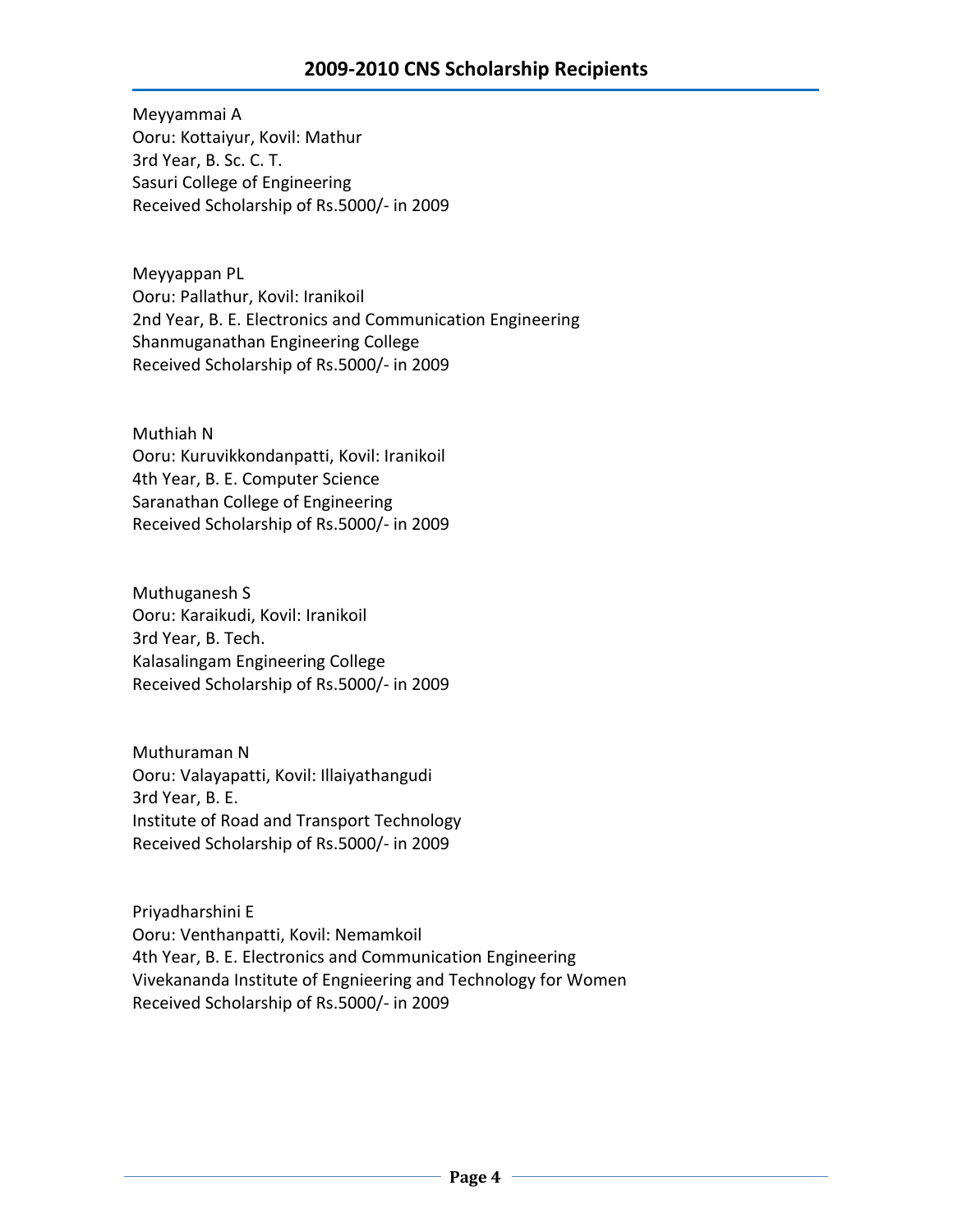## **2009-2010 CNS Scholarship Recipients**

Ramanathan B Ooru: Nattarasankottai, Kovil: Illaiyathangudi 1st Year, B. E. Electronics and Communication Engineering St. Michael College of Engineering & Technology Received Scholarship of Rs.5000/- in 2009

Ramanathan S Ooru: Valayapatti, Kovil: Pillaiyarpatti 4th Year, B. Tech. P.S.G. College of Technology Received Scholarship of Rs.5000/- in 2009

Saraswathi P Ooru: Sevvur, Kovil: Surakuddi 2nd Year, B. Tech. Odaiyappa College Of Engineering & Technology Received Scholarship of Rs.5000/- in 2009

Saravanan M Ooru: Vegupatti, Kovil: Illaiyathangudi 4th Year, B. E. Electricals and Electronics Engineering Pavendhar Bharathidasan College of Engineering And Technology Received Scholarship of Rs.5000/- in 2009

Senthilnathan G Received Scholarship of Rs.5000/- in 2009

Shanmuga Sundaram S Ooru: Nerkuppai, Kovil: Illaiyathangudi 2nd Year, B. E. Electronics and Communication Engineering M.A.M. College of Engineering Received Scholarship of Rs.5000/- in 2009

Sharmila S Ooru: Aranmanai Siruvayal, Kovil: Surakuddi 2nd Year, B. E. Electronics and Communication Engineering Kongu Engineering College Received Scholarship of Rs.5000/- in 2009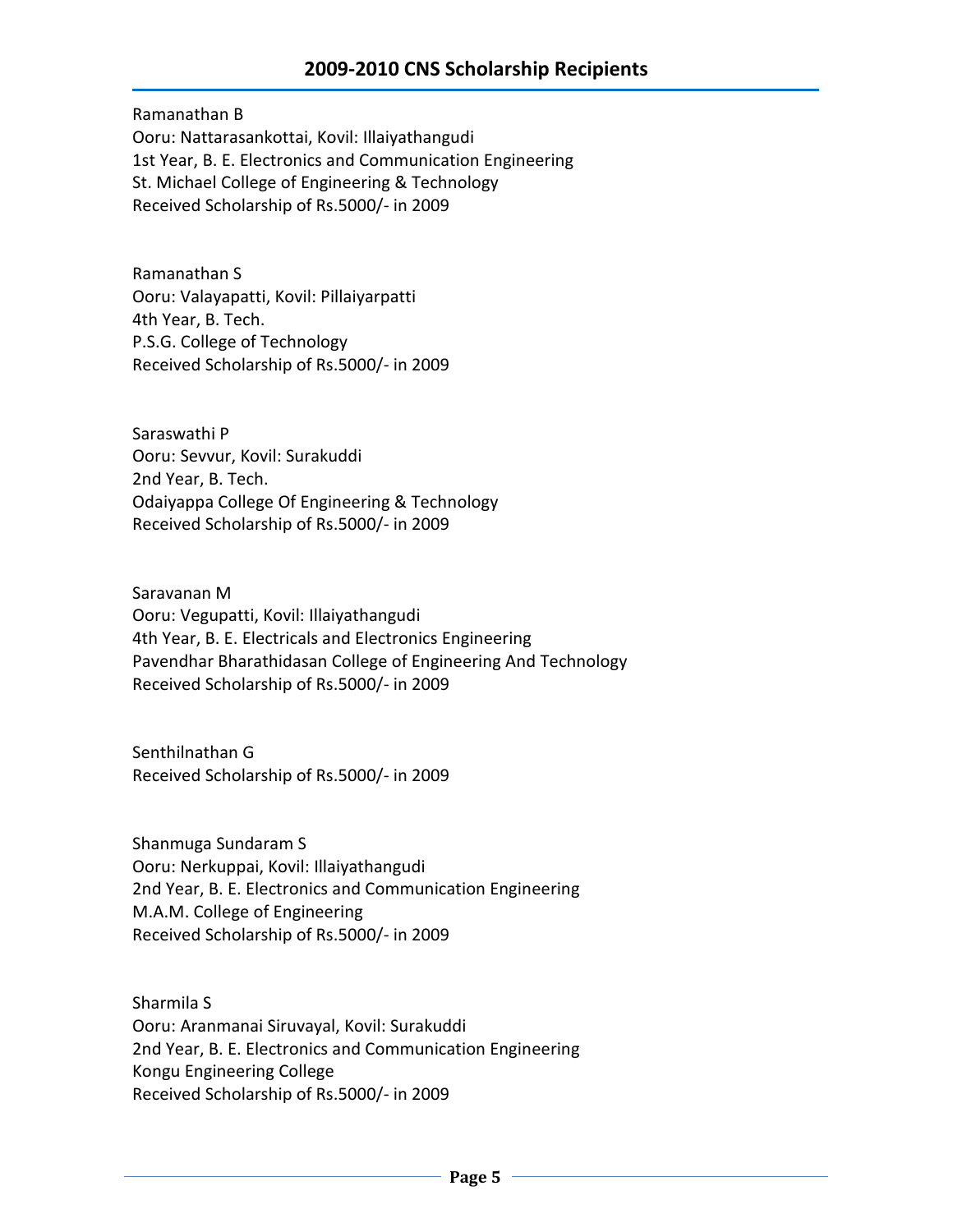Sivagami V Ooru: Kadiyapatti, Kovil: Illaiyathangudi 2nd Year, B. Sc. Mathematics Cauvery College for Women Received Scholarship of Rs.5000/- in 2009

Somasundaram SP Ooru: Pattamangalam, Kovil: Pillaiyarpatti 4th Year, B. Tech. Sastra University Received Scholarship of Rs.5000/- in 2009

Subramanian RM Kovil: Mathur 3rd Year, B. Tech. Prist University Received Scholarship of Rs.5000/- in 2009

Subramaniyan PL Ooru: Pallathur, Kovil: Iranikoil 3rd Year, B. E. Electronics and Communication Engineering R.V.S. College of Engineering Of Technology Received Scholarship of Rs.5000/- in 2009

Suganya RM Ooru: Melaisivapuri, Kovil: Pillaiyarpatti 10th Std Year, High School Lions Matriculation Higher Secondary School Received Scholarship of Rs.5000/- in 2009

Sugasni RM Ooru: Melaisivapuri, Kovil: Pillaiyarpatti 10th Std Year, High School Lions Matriculation Higher Secondary School Received Scholarship of Rs.5000/- in 2009